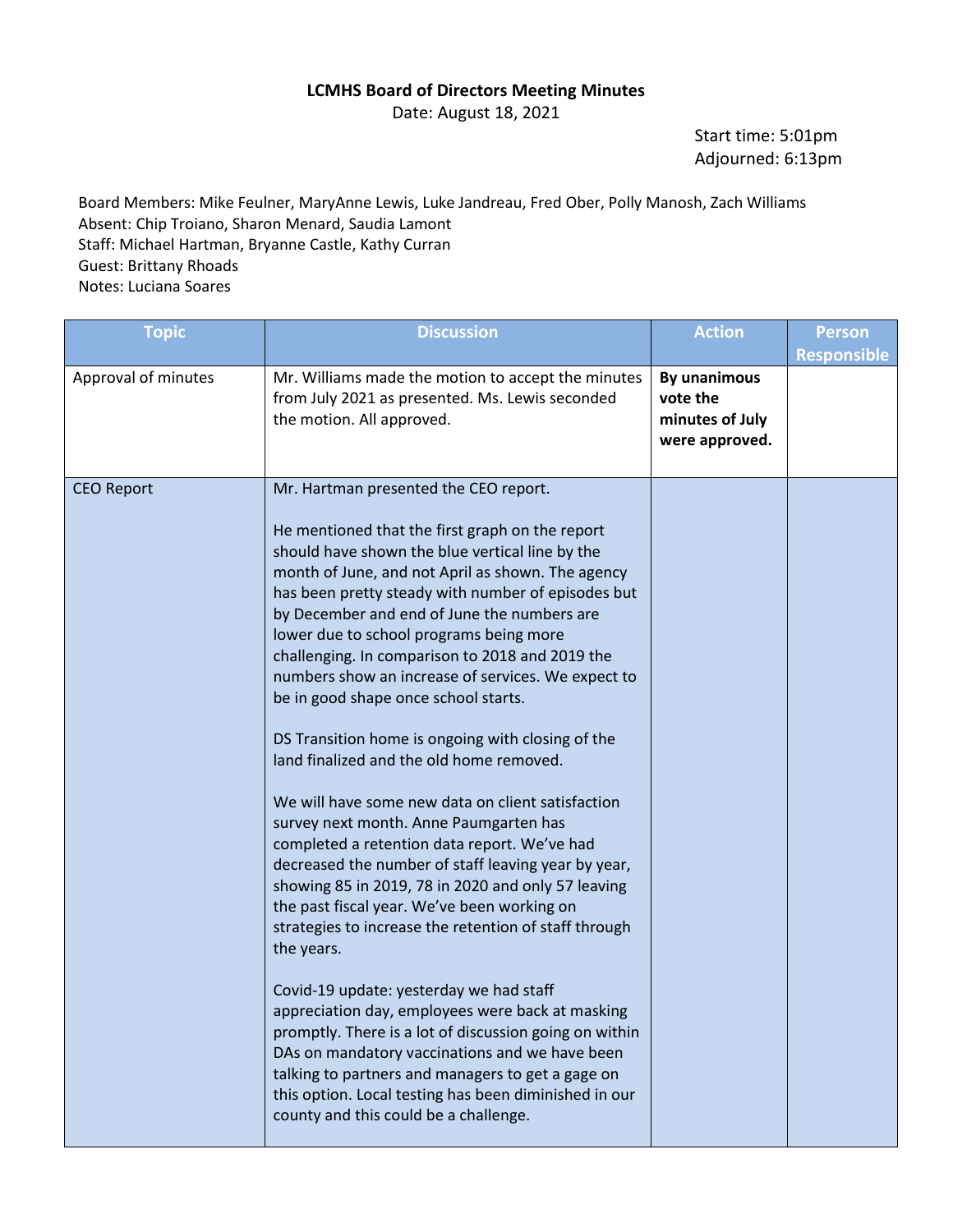|                          | Golf tournament: Mr. Feulner said that the<br>fundraiser was very successful and we raised over<br>\$13,000 (after expenses) and a good event to put<br>the agency's name out there. He thanked Polly,<br>Luciana, Luke, Sharon, Chip, Michael and all that<br>helped with the event.<br>Mr. Hartman said that Polly did a wonderful job<br>organizing the event and we have received many<br>compliments of how enjoyable it was.<br>Mr. Hartman said that both himself and Mr. Feulner<br>sent a letter to DAIL on the use of a new assessment<br>tool, named SIS assessments, which has been used<br>by other DAs and SSAs. Other assessments are being<br>used across agencies with determination of client's<br>needs and how to include them within programs.<br>However, the new assessment for the DS program<br>was done by video for training purposes and<br>concerns were raised about the length of the<br>assessment (4-5 hours instead of the original 2<br>hours), how exhausting they are, and how they are<br>being done. In addition, some questions are not<br>really clear to clients, some hypothetical and<br>concern how it could affect individuals funding. All<br>DAs are pleading with DAIL to slow down on the new<br>assessment and the difficulties occurring. |  |
|--------------------------|-----------------------------------------------------------------------------------------------------------------------------------------------------------------------------------------------------------------------------------------------------------------------------------------------------------------------------------------------------------------------------------------------------------------------------------------------------------------------------------------------------------------------------------------------------------------------------------------------------------------------------------------------------------------------------------------------------------------------------------------------------------------------------------------------------------------------------------------------------------------------------------------------------------------------------------------------------------------------------------------------------------------------------------------------------------------------------------------------------------------------------------------------------------------------------------------------------------------------------------------------------------------------------------------------|--|
| <b>Finance Committee</b> | Mr. Williams presented the finance committee<br>report. KBS will be coming in and sending a final<br>audit report by the end of the month. The PPP loan<br>has been forgiven and will not show as a recurring<br>income, but as a one-time income.<br>We have finished the year on budget.<br>The committee discussed the uncertainty in the<br>world and the need to continue to be conservative.                                                                                                                                                                                                                                                                                                                                                                                                                                                                                                                                                                                                                                                                                                                                                                                                                                                                                            |  |
|                          | The committee also discussed the investment policy<br>and the risks for the agency, will continue to discuss<br>until all agree with the final draft, and further bring<br>to the board.                                                                                                                                                                                                                                                                                                                                                                                                                                                                                                                                                                                                                                                                                                                                                                                                                                                                                                                                                                                                                                                                                                      |  |
|                          | Mr. Hartman said that the report shows the first<br>glance of the year but will continue to consider any<br>expenses that Covid might still bring to the agency.                                                                                                                                                                                                                                                                                                                                                                                                                                                                                                                                                                                                                                                                                                                                                                                                                                                                                                                                                                                                                                                                                                                              |  |
|                          | Mr. Jandreau asked if staff expect to have an annual<br>raise similar to this year, that came with the help of<br>the one-time PPP loan. Mr. Hartman said that staff<br>was aware of the effort and market adjustment,<br>hopefully we will be able to allow staff to get paid a<br>living wage. Ms. Rhoads said that the                                                                                                                                                                                                                                                                                                                                                                                                                                                                                                                                                                                                                                                                                                                                                                                                                                                                                                                                                                     |  |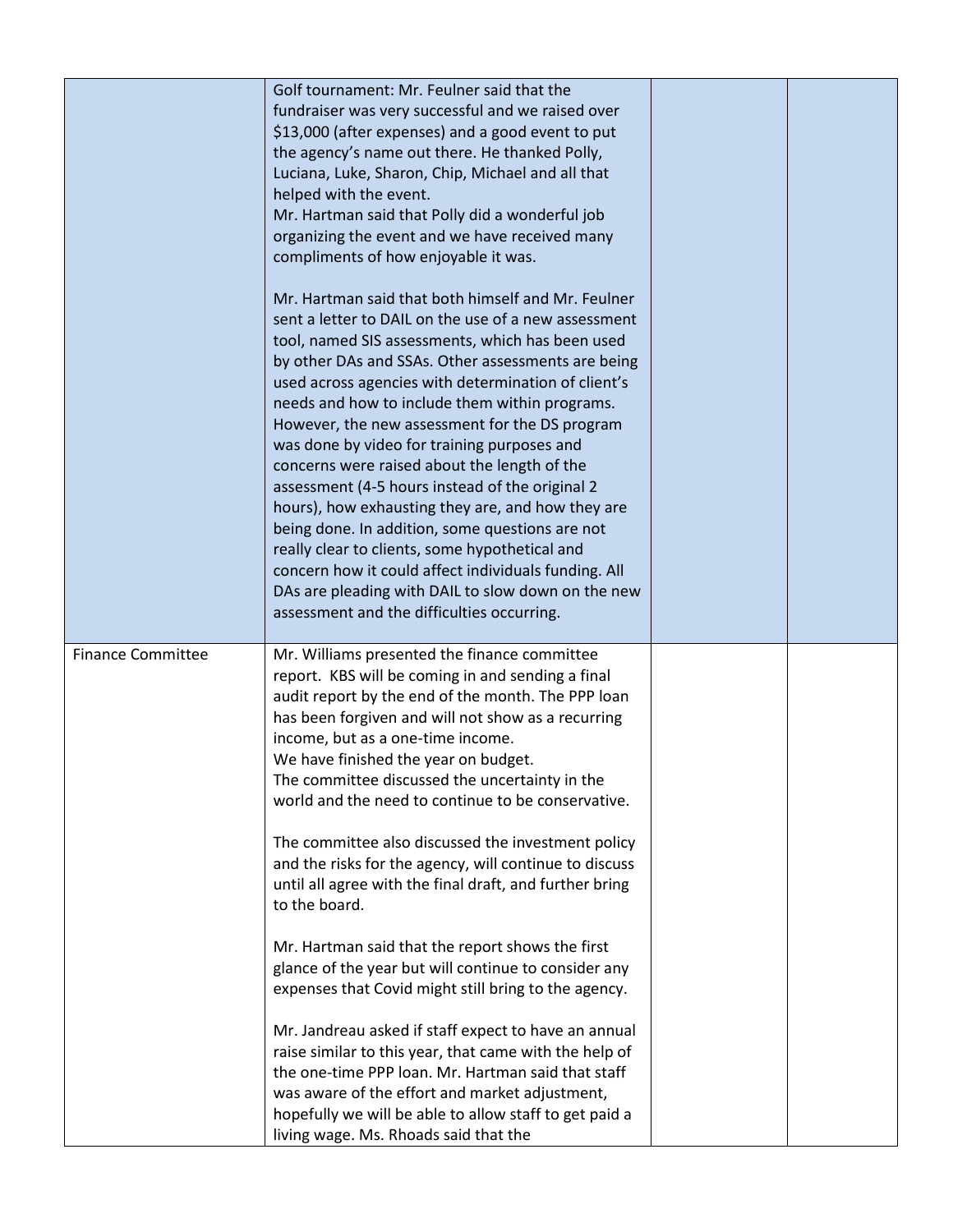|                                                   | communication sent to staff was of a market<br>adjustment to make sure all positions reflected a fair<br>payment. Mr. Jandreau said he is looking forward to<br>the assessment coming from staff satisfaction and<br>the board supports the staff.            |  |
|---------------------------------------------------|---------------------------------------------------------------------------------------------------------------------------------------------------------------------------------------------------------------------------------------------------------------|--|
| Equity & Diversity                                | Mr. Feulner said that Ms. Lewis is working on<br>education opportunities for board members.<br>Ms. Lewis said she contacted Mr. Michael Hill, who<br>has provided some training for LCMHS staff. She has<br>a meeting with him tomorrow and will report back. |  |
| New business<br>September and October<br>Meetings | Mr. Feulner said that both September and October<br>meetings will require full attendance as September<br>is the election of officers, and October will be the<br>annual meeting.                                                                             |  |
| Agency review                                     | Mr. Feulner is going through the 28 pages of the<br>review. He plans on summarizing it to the board by<br>the next meeting, but it looks overall positive. It also<br>has some elements that require the board to<br>address.                                 |  |
|                                                   | Mr. Hartman said that the process of re-designation<br>has started for next year.                                                                                                                                                                             |  |
| <b>Golf Tournament</b>                            | Mr. Feulner would like to review the conflict of<br>interest of the by-Laws due to the purchase of raffle<br>tickets by board members, who won several prizes.                                                                                                |  |
|                                                   | Ms. Rhoads offered to share documentation on<br>board participation for a 501c3.                                                                                                                                                                              |  |
| Other business                                    | Mr. Feulner said that the article on the newspaper<br>thanking supporters was very positive. Mr. Hartman<br>said that we also have an ongoing ad to let people<br>know we are available 24 hours and to contact the<br>agency if/when needed.                 |  |
|                                                   | Mr. Feulner asked if there were any other questions<br>or comments.                                                                                                                                                                                           |  |
|                                                   | Mr. Jandreau thanked for the organizational charts<br>shared.                                                                                                                                                                                                 |  |
|                                                   | Mr. Jandreau asked when and what the next<br>fundraiser would be. Mr. Feulner said that once<br>Covid gets better the group will discuss the next<br>event.                                                                                                   |  |